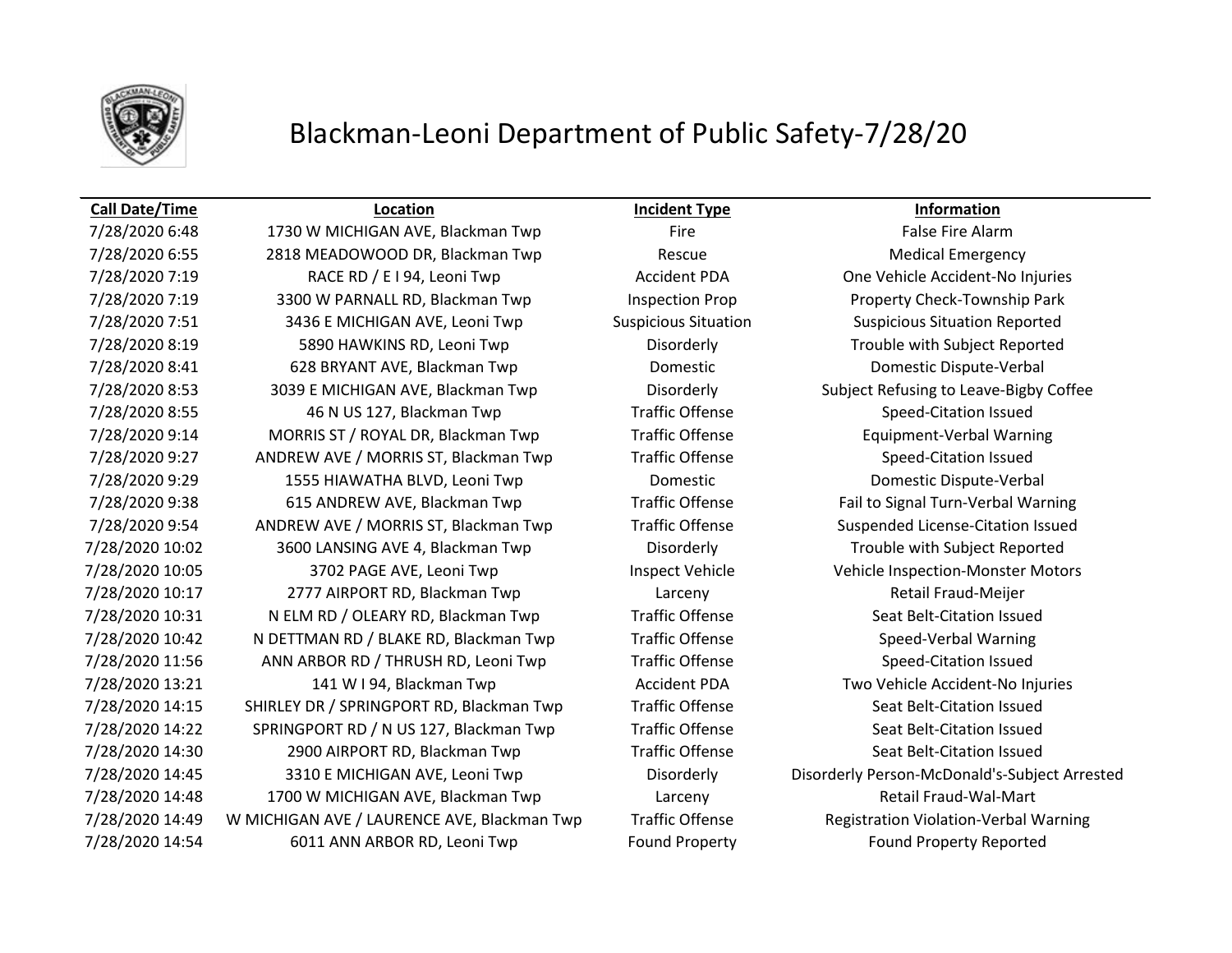

## Blackman-Leoni Department of Public Safety-7/28/20

### **Call Date/Time Location Incident Type Information**

7/28/2020 15:01 COUNTY FARM RD / BLACKMAN RD, Blackman Twp Hit and Run Hit and Run Accident-No Injuries 7/28/2020 15:02 1113 HERBERT J AVE, Blackman Twp Larceny Larceny Reported 7/28/2020 15:13 SENECA DR / E HIAWATHA ST, Leoni Twp Rescue Rescue Medical Emergency 7/28/2020 15:15 5505 RIVES JUNCTION RD, Blackman Twp Accident PDA One Vehicle Accident-No Injuries 7/28/2020 15:20 988 OTTNEY DR, Leoni Twp Rescue Rescue Medical Emergency 7/28/2020 15:25 205 WATTS RD, Leoni Twp Rescue Rescue Medical Emergency 7/28/2020 15:28 137 W I 94, Blackman Twp Traffic Hazard Hazard-Semi Tire in Roadway 7/28/2020 15:32 1700 W MICHIGAN AVE, Blackman Twp Larceny Retail Fraud-Wal-Mart 7/28/2020 16:17 ANN ARBOR RD / HAWKINS RD, Leoni Twp Accident PDA One Vehicle Accident-No Injuries 7/28/2020 16:32 3127 CATALPA DR, Leoni Twp Rescue Medical Emergency 7/28/2020 16:36 1129 FOX RD, Leoni Twp Fraud Credit Card Fraud Reported 7/28/2020 16:49 4034 KNIGHTSBRIDGE LN, Blackman Twp Civil Dispute Civil Dispute Over Property 7/28/2020 16:51 3045 E MICHIGAN AVE, Blackman Twp MDOP Damage to Vehicle Reported-Flagstar Lot 7/28/2020 17:03 COOPER RD / CONNABLE ST, Blackman Twp Accident PDA Two Vehicle Accident-No Injuries 7/28/2020 18:18 2704 E MICHIGAN AVE, Blackman Twp Disorderly Trouble with Subject Reported 7/28/2020 18:20 3030 LANSING AVE, Blackman Twp Traffic Offense Speed-Verbal Warning 7/28/2020 18:26 142 E I 94, Leoni Twp Traffic Hazard Hazard Hazard-Large Turtle in Roadway 7/28/2020 18:32 4345 KINGSTON LN, Blackman Twp Disorderly Trouble with Subject Reported 7/28/2020 18:53 3509 PRIMROSE LN, Blackman Twp Welfare Check Welfare Check on Subject-Checked OK 7/28/2020 19:15 2251 SPRINGPORT RD, Blackman Twp Welfare Check Welfare Check on Subject-Checked OK 7/28/2020 19:22 3402 MAYAPPLE LN, Blackman Twp Suspicious Situation Suspicious Situation Reported 7/28/2020 19:29 1443 HIAWATHA BLVD, Leoni Twp Rescue Medical Emergency 7/28/2020 19:29 5684 TRAILER PARK DR, Leoni Twp Rescue Rescue Medical Emergency 7/28/2020 19:38 2545 AIRPORT RD, Blackman Twp Accident PDA Two Vehicle Accident-No Injuries 7/28/2020 19:45 W I 94 / N US 127, Blackman Twp Traffic Hazard Hazard-Debris in Roadway

7/28/2020 14:55 4990 ANN ARBOR RD, Leoni Twp Accident PI Two Vehicle Accident-No Injuries 7/28/2020 17:01 3310 E MICHIGAN AVE, Leoni Twp Disorderly Disorderly Person-McDonald's-Subject Arrested 7/28/2020 18:52 4201 W MICHIGAN AVE, Blackman Twp Abandoned Vehicle Abandoned Vehicles Reported-Jimmies Towing